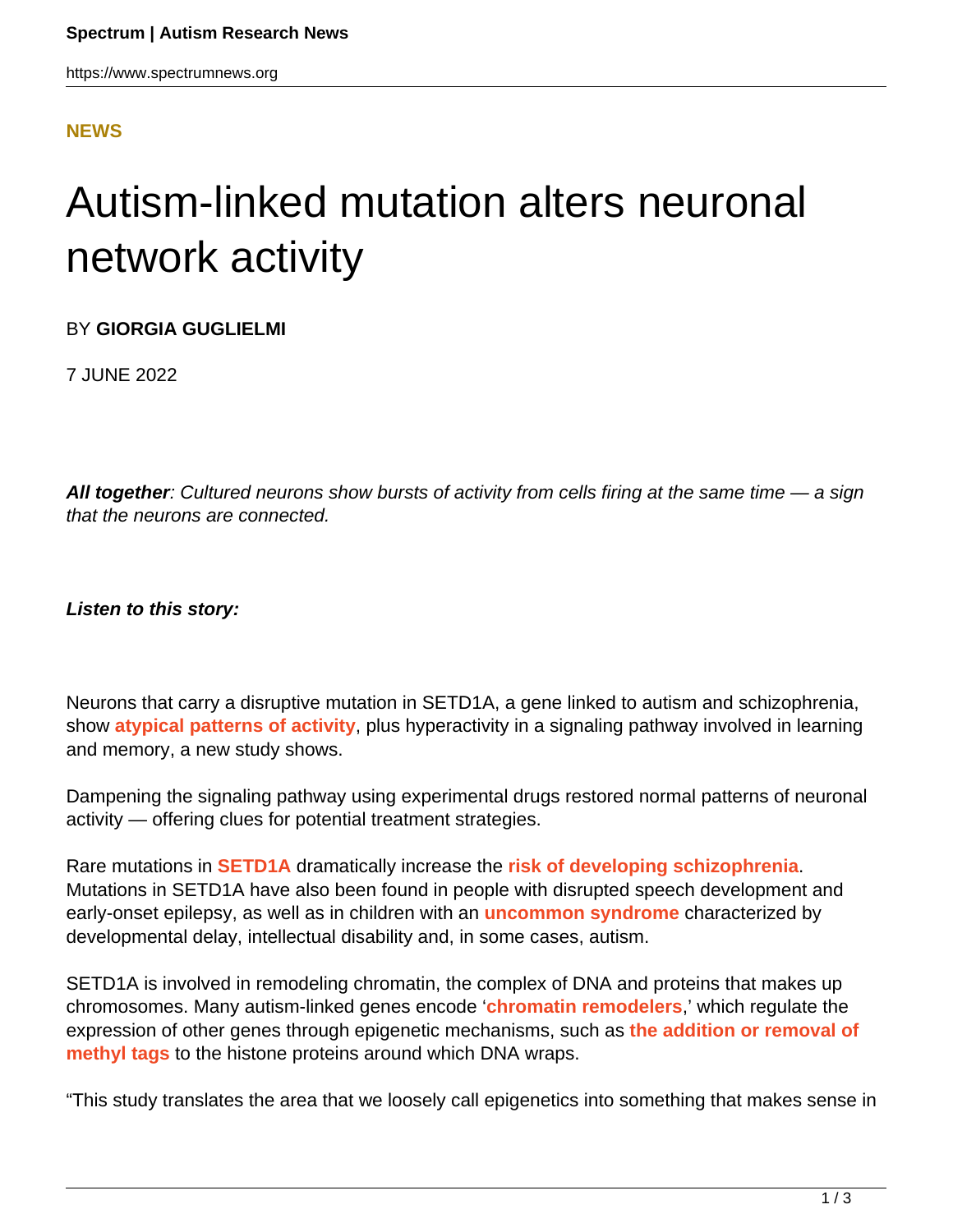the context of neuronal function — that's what I like about it," says **[Adrian Harwood](https://www.cardiff.ac.uk/people/view/58043-harwood-adrian)**, co-director of the Neuroscience and Mental Health Research Institute at Cardiff University in Wales, who was not involved in the research.

Previous studies used mouse models to investigate the consequences of loss-of-function mutations — which destroy a protein or disrupt its activity — in SETD1A, but those results do not necessarily translate to people, says **[Dirk Schubert](https://www.ru.nl/english/people/schubert-d/)**, assistant professor of cellular neurophysiology at Radboud University in Nijmegen, the Netherlands, who co-led the new work.

"As [a] chromatin modifier, SETD1A is regulating the expression of many genes," Schubert says. "The consequences of distorted regulation of these gene expressions on brain development and neuronal-network function may be human-specific."

So he and his team used CRISPR to edit skin cells from neurotypical people to carry a loss-offunction mutation in one copy of SETD1A. Then they reprogrammed the cells to develop into excitatory and inhibitory neurons and cultured them in special lab dishes fitted with electrodes to record the cells' electrical signals.

After three weeks, both control cultures and those with mutated copies of SETD1A showed bursts of activity from cells firing at the same time — a sign that the neurons were connected to each other.

Compared with controls, neuronal networks in the SETD1A cultures were overactive, the researchers found. In these SETD1A cell lines, however, the network bursts — and the intervals between bursts — were shorter.

"The overall activity is similar to [that of] controls, but the network is differently organized," says study investigator **[Shan Wang](https://www.schubert-neurolab.org/our-team.html)**, a graduate student in Schubert's lab and in the lab of co-lead investigator **[Nael Nadif Kasri](http://nadifkasri-lab.com/People.html)** at Radboud University.

Cultures that contained only excitatory neurons with a mutated copy of SETD1A showed the same network abnormalities as those observed in mixed cultures of excitatory and inhibitory neurons. And compared with controls, mature SETD1A neurons had larger cell bodies, as well as longer and more numerous dendritic branches, which receive signals from other brain cells.

These neurons also showed altered expression patterns of hundreds of genes, including many involved in synaptic function. Nearly 80 genes listed in **[SFARI Gene](http://gene.sfari.org/)** — a comprehensive list of genes linked to autism — overlapped with differentially expressed genes in SETD1A neurons, the researchers found. (SFARI Gene is funded by the Simons Foundation, Spectrum's parent organization.)

Further analyses revealed that SETD1A neurons had increased levels of cyclic AMP and an enzyme called protein kinase A (PKA) — two components of a signaling network **[involved in](https://www.spectrumnews.org/news/diverse-paths-autism-may-converge-shared-cellular-features/)**